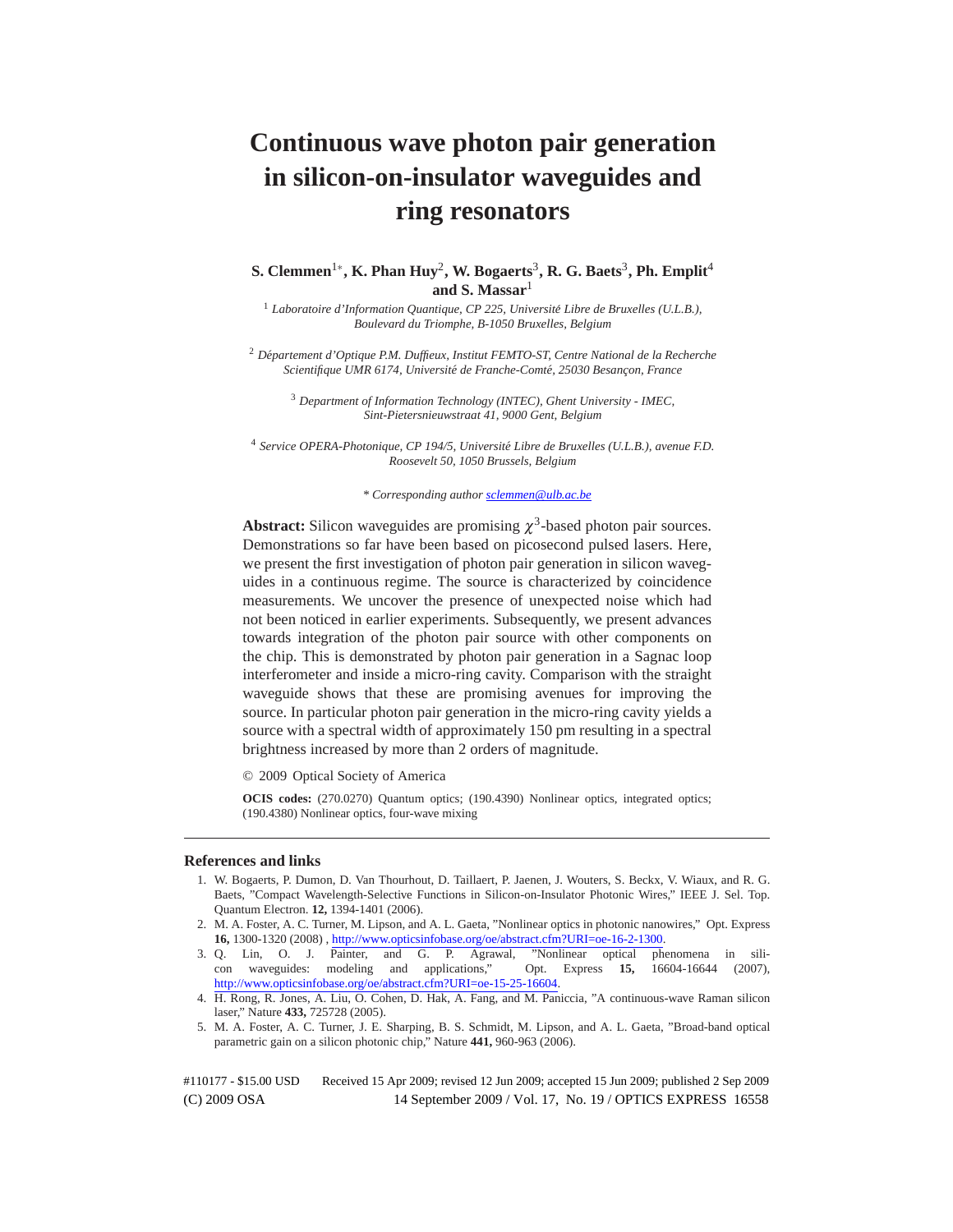- 6. A. C Turner, M. A. Foster, A. L. Gaeta, and M. Lipson, "Ultra-low power parametric frequency conversion in a silicon microring resonator," Opt. Express **16,** 4881-4887 (2008), http://www.opticsinfobase.org/oe/abstract.cfm?URI=oe-16-7-4881.
- 7. V. R. Almeida, C. A. Barrios, R. R. Panepucci, and M. Lipson, "All-optical control of light on a silicon chip," Nature **431,** 1081-1084 (2004).
- 8. J. E. Sharping, K. F. Lee, M. A. Foster, A. C. Turner, B. S. Schmidt, M. Lipson, A. L. Gaeta, and P. Kumar, "Generation of correlated photons in nanoscale silicon waveguides," Opt. Express **14,** 12388-12393 (2006), http://www.opticsinfobase.org/oe/abstract.cfm?URI=oe-14-25-12388.
- 9. H. Takesue, Y. Tokura, H. Fukuda, T. Tsuchizawa, T. Watanabe, K. Yamada, and S.-I. Itabashi, "Entanglement generation using silicon wire waveguide," Appl. Phys. Lett. **91,** 201108 (2007).
- 10. H. Takesue, H. Fukuda, T. Tsuchizawa, T. Watanabe, K. Yamada, Y. Tokura, and S.-I. Itabashi, "Generation of polarization entangled photon pairs using silicon wire waveguide," Opt. Express **16,** 5721-5727 (2008), http://www.opticsinfobase.org/oe/abstract.cfm?URI=oe-16-8-5721.
- 11. K.-I. Harada, H. Takesue, H. Fukuda, T. Tsuchizawa, T. Watanabe, K. Yamada, Y. Tokura, and S.-I. Itabashi, "Generation of high-purity entangled photon pairs using silicon wire waveguide," Opt. Express **16**, 20368-20373 (2008), http://www.opticsinfobase.org/oe/abstract.cfm?URI=oe-16-25-20368.
- 12. M. Fiorentino, P. L. Voss, J. E. Sharping, and P. Kumar, "All-fiber photon-pair source for quantum communications," IEEE Photon. Technol. Lett. **14,** 983 (2002).
- 13. X. Li, J. Chen, P. Voss, J. Sharping, and P. Kumar, "All-fiber photon-pair source for quantum communications: Improved generation of correlated photons," Opt. Express **12,** 3737-3744 (2004), http://www.opticsinfobase.org/oe/abstract.cfm?URI=oe-12-16-3737.
- 14. H. Takesue and K. Inoue, "Generation of polarization-entangled photon pairs and violation of Bells inequality using spontaneous four-wave mixing in a fiber loop," Phys. Rev. A **70,** 031802(R) (2004).
- 15. J. Fan, A. Migdall, and L. J. Wang, "Efficient generation of correlated photon pairs in a microstructure fiber," Opt. Lett. **30,** 3368-3370 (2005)
- 16. J. Fulconis, O. Alibart, W. Wadsworth, P. Russell, and J. Rarity, "High brightness single mode source of correlated photon pairs using a photonic crystal fiber," Opt. Express **13,** 7572-7582 (2005), http://www.opticsinfobase.org/oe/abstract.cfm?URI=oe-13-19-7572.
- 17. Q. Lin, and G. P. Agrawal, "Silicon waveguides for creating quantum-correlated photon pairs," Opt. Lett. **31**, 3140-3142 (2006).
- 18. J. Chen, J. B. Altepeter, and P. Kumar, "Quantum-state engineering using nonlinear optical Sagnac loops," New. J. Phys. **10,** 123019 (2008)
- 19. G. Priem, P. Dumon, W Bogaerts, D. Van Thourhout, G. Morthier, and R. G. Baets, "Optical bistability and ulsating behaviour in Silicon-On-Insulator ring resonator structures," Opt. Express **13,** 9623-9628 (2005), http://www.opticsinfobase.org/oe/abstract.cfm?URI=oe-13-23-9623.
- 20. Q. Xu, and M. Lipson, "Carrier-induced optical bistability in silicon ring resonators," Opt. Lett. **31,** 341-343 (2006).
- 21. V. R. Almeida, and M. Lipson, "Optical bistability on a silicon chip," Opt. Lett. **29,** 2387-2389 (2004).
- 22. E. Brainis, "Four-photon scattering in birefringent fibers," Phys. Rev. A **79**, 023840 (2009).
- 23. G. P. Agrawal, *Nonlinear Fiber Optics*, Third Edition (Academic Press, San Diego, 2001).
- 24. P. P. Absil, J. V. Hryniewicz, B. E. Little, P. S. Cho, R. A. Wilson, L. G. Joneckis, and P.-T. Ho, "Wavelength conversion in GaAs micro-ring resonators," Opt. Lett. **25,** 554-556 (2000).
- 25. P. Dumon, G. Priem, L. R. Nunes, W. Bogaerts, D. Van Thouhout, P. Bienstman, T. K. Liang, M. Tsuchiya, P. Jaenen, S. Beckx, J. Wouters, and R. G. Baets, "Linear and Nonlinear Nanophotonic Devices Based on Siliconon-Insulator Wire Waveguides," Jpn. J. Appl. Phys. **45,** 6589-6602 (2006).
- 26. A. Morand, K. Phan-Huy, Y. Desieres, and P. Benech, "Analytical Study of the Microdisks Resonant Modes Coupling With a Waveguide Based on the Perturbation Theory," J. Lightwave Technol. **22,** 827-832 (2007).
- 27. S. Clemmen, K. Phan Huy, W. Bogaerts, R. G. Baets, Ph. Emplit, and S. Massar, "Photon pair generation in a continuous regime in nanophotonic silicon waveguide," in *Proceedings Symposium IEEE/LEOS Benelux Chapter*, (University of Twente, The Netherlands, 2008), pp. 67-70.
- 28. J. Van Campenhout, P. Rojo Romeo, P. Regreny, C. Seassal, D. Van Thourhout, S. Verstuyft, L. Di Cioccio, J.-M. Fedeli, C. Lagahe, and R. Baets, "Electrically pumped InP-based microdisk lasers integrated with a nanophotonic silicon-on-insulator waveguide circuit," Opt. Express **15,** 67446749 (2007), http://www.opticsinfobase.org/oe/abstract.cfm?URI=oe-15-11-6744.
- 29. A. Liu, R. Jones, L. Liao, D. Samara-Rubio, D. Rubin, O. Cohen, R. Nicolaescu, and M. Paniccia, "A high-speed silicon optical modulator based on a metaloxidesemiconductor capacitor," Nature **427,** 615-618 (2004).
- 30. E. Knill, R. Laflamme, and G. J. Milburn, "A scheme for efficient quantum computation with linear optics," Nature **409,** 46-52 (2001).
- 31. A. Politi, M. J. Cryan, J. G. Rarity, S. Yu, and J. L. O'Brien, "Silica-on-Silicon Waveguide Quantum Circuits," Science **320,** 646-649 (2008).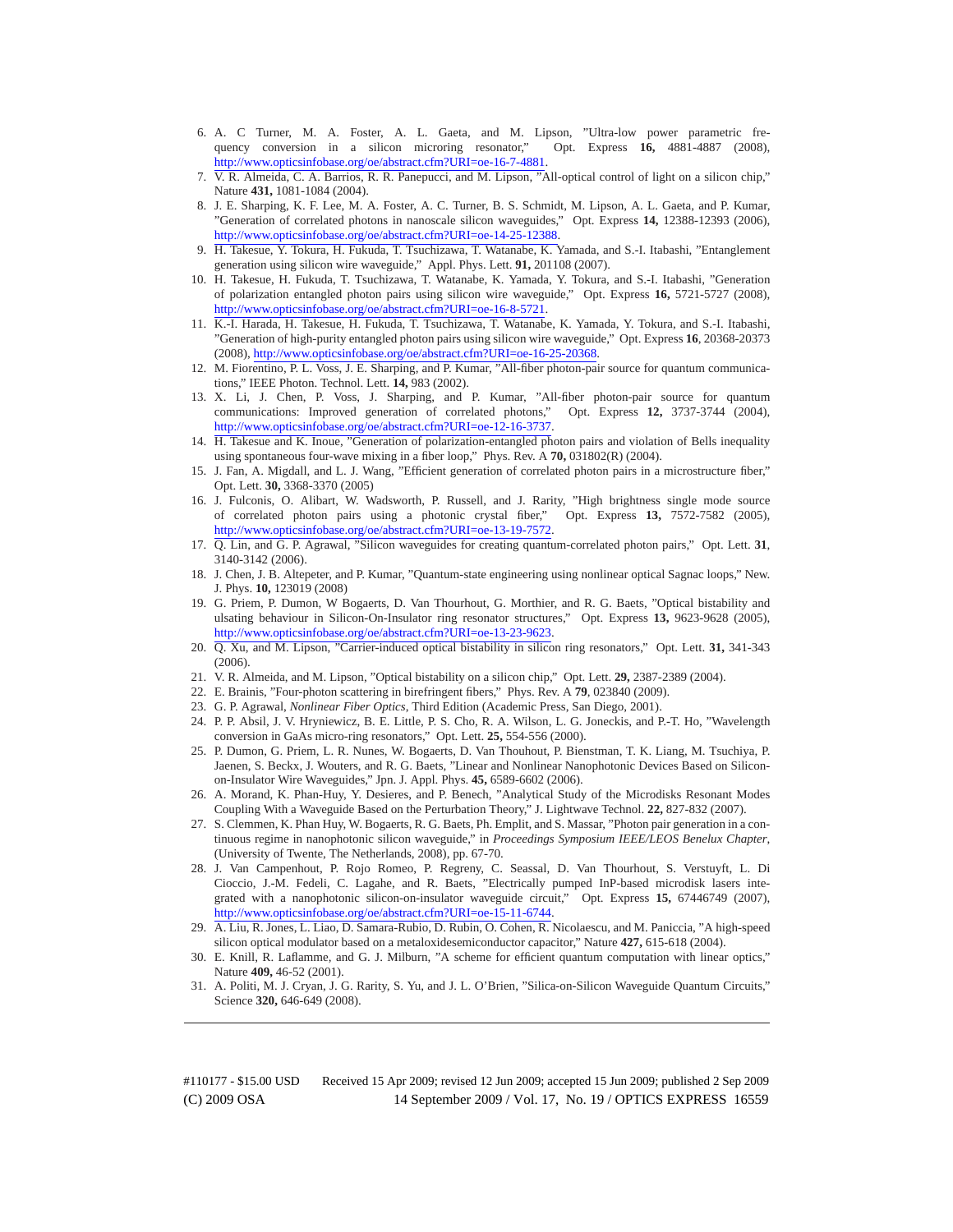# **1. Introduction**

Silicon-on-Insulator (SOI) is an attractive platform for integrated optics. The high index of silicon enables large density integration of optical circuits which can be fabricated with CMOScompatible technology [1]. The strong light confinement allows non linear effects to be realized at low pump power [2, 3], such as Raman laser [4], Frequency conversion [5, 6], Intensity Modulation [7]. Recently photon pair production based on four wave mixing was demonstrated in SOI waveguides [8, 9, 10, 11].

The later experiments follow earlier work in which  $\chi^3$  non linearity was used to generate photon pairs in conventional optical fibers [12, 13, 14] and photonic crystal fibers [15, 16]. In fiber experiments Raman scattering is often an important source of noise [13] whereas it should be negligible in SOI waveguides (see however below) as Raman gain is restricted to a narrow bandwidth far detuned (15*.*6 THz.) from the pump.

Experiments [8, 9, 10, 11] used pulsed lasers which limits their applicability outside the research laboratory. Here we report that photon pairs can be readily generated in SOI waveguides in a Continuous Wave (CW) regime as predicted theoretically in [17].

An appealing feature of Silicon-on-Insulator photonics is the integration possibility of various components. Up to now, SOI photon pairs sources could not be followed by long interferometers on the chip because pairs would be generated all along the circuit. For this reason, a major advance would be to localize the photon pair generation on a restricted part of the chip. We have investigated 2 different techniques to achieve this goal. The first one is to suppress the pump beam by classical interference. We used a integrated Sagnac Loop Interferometer (SLI), i.e. a specific example of a balanced interferometer, and generated the photon pairs in the interferometer. In such a balanced interferometer, the pump beam is reflected while photon pairs are randomly reflected or transmitted but they always stick together by pairs. This is similar to photon bunching observed in Hong-Ou-Mandel experiments [18]. At the transmission port of the interferometer, the pump power is strongly reduced, but half of the generated pair flux remains. Here we report photon pair generation in a SLI and observe a reduction of the residual pump power by  $6-16$  dB compared to the straight waveguide.

A second way to localize the pair generation is to use a structure that strongly enhance the pair generation so that pair generation by the residual pump power outside of that structure can be neglected. The structure we investigated is a micro-ring resonator. In such a structure, the light is accumulated which increases dramatically nonlinear effects such as thermal and carriers bistability [19, 20, 21], frequency conversion [6], or the efficiency of photon pair generation. Furthermore it concentrates the generated pairs on a restricted spectral bandwidth which allows for huge spectral brightness. Here we report photon pairs in a micro-ring resonator, and observe a spectral density of pairs 2 orders of magnitude higher than in the straight waveguide. We believe this is the first observation of photon pair generation using a  $\chi^3$  nonlinearity in a resonant structure.

The remainder of the paper is organized as follows. First we discuss the basic theory behind our work. Then we describe our 3 different structures and the experiment. We present our results separately for the straight waveguide, the SLI and the ring resonator. We compare experimental results with theoretical predictions and we point out differences between our 3 photon pairs sources.

# **2. Theoretical aspects**

In Kerr media, photon pair generation occurs through a process in which two photons from a pump beam at frequency  $\omega_0$  are converted into Stokes and anti-Stokes photons at frequencies  $\omega_0 \pm \omega$ . This can also be thought as the spontaneous amplification of vacuum fluctuations at Stokes and anti-Stokes frequencies through modulation instability. Nevertheless, it has been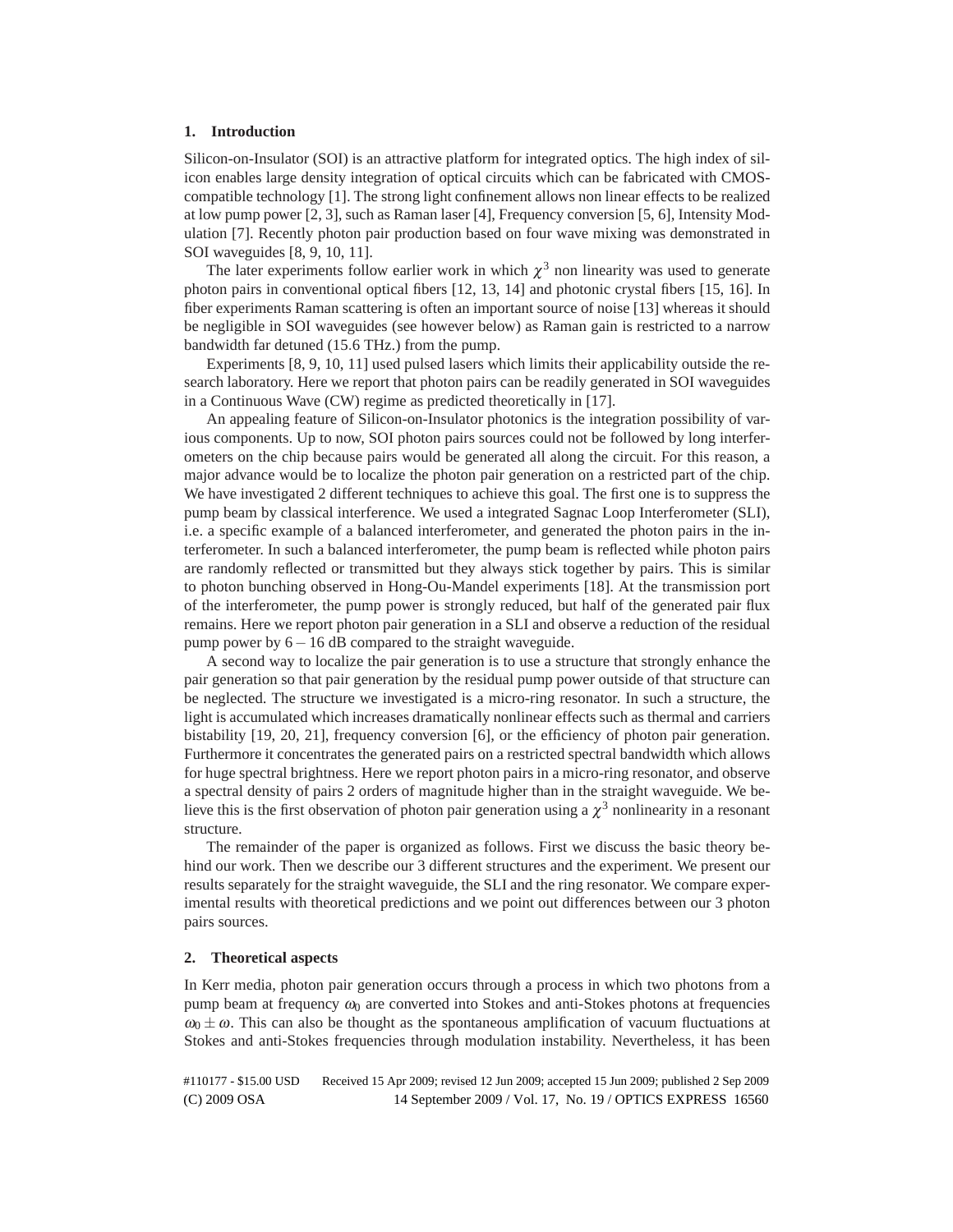shown theoretically that photon pair generation differs from modulation instability by the absence of any threshold (i.e. gain does not need to be higher than losses) and even the absence of any phase matching [22]. For small pump power *P* the photon pair flux *f* (the number of photons generated per unit frequency and per unit time) at pulsation detuning  $\omega$  generated over a propagation distance *L* is given by [22]:

$$
f = \left| \frac{\gamma P}{g(\omega)} \sinh[g(\omega)z] \right|^2 \tag{1}
$$

$$
\approx \quad (\gamma PL)^2 \text{sinc}^2 \left( \frac{\beta_2 \omega^2 L}{2} \right) \tag{2}
$$

with  $\beta_2$  the group velocity dispersion of the waveguide,  $g(\omega)$  a c-number representing the modulation instability "gain",  $\gamma = \frac{2\pi n_2}{\lambda A_{eff}}$  the effective nonlinearity for an optical mode whose effective section is  $A_{eff}$  at a wavelength  $\lambda$  in a silicon waveguide with intrinsic nonlinearity  $n_2$ . In Eq. (2) we have given the expression valid to second order in  $\gamma P$ . In this limit the bandwidth  $\Delta \omega = \sqrt{2\pi/|\beta_2|}L$  is independent of the pump power and of the sign of the dispersion, i.e. phase matching is not necessary, contrary to the case of modulation instability [23].

In SOI waveguides free carrier absorption becomes important when the average power is high, which seems a justification for using a pulsed pump as in [8, 9, 10, 11]. Figure 1 shows the evolution of nonlinear losses and Kerr nonlinearity as a function of the pump power. High power enables strong Kerr nonlinearity resulting in good efficiency of the photon pair generation process but also induces high nonlinear losses due to Free Carrier Absorption. This is the reason why pump pulses much shorter than the free carrier lifetime (which ranges from 5 to 0*.*5 ns [19]) were used in earlier experiments. At low power, efficiency of photon pair generation is low but nonlinear losses can be neglected with respect to linear scattering loss. In the present experiment we operate at a pump power less than 10 mW whereupon linear losses dominate.

The photon pair spectral density flux generated in the ring resonator can be similarly obtained (neglecting all effects except the Kerr nonlinearity and linear losses) :

$$
f = (F_p^2 F_s F_i \gamma P L_{ring})^2
$$
\n(3)



Fig. 1. Losses due to linear scattering (··), two-photon absorption (·−), and free-carrier absorption ( $-\text{ }$ ) for free-carrier lifetimes  $\tau$  ranging from 5 to 0.5 ns. Modulational instability gain (γ*P*) when phase matching is perfectly satisfied is plotted in black. In the present experiment we operate at a pump power less than 10 mW when linear losses dominate.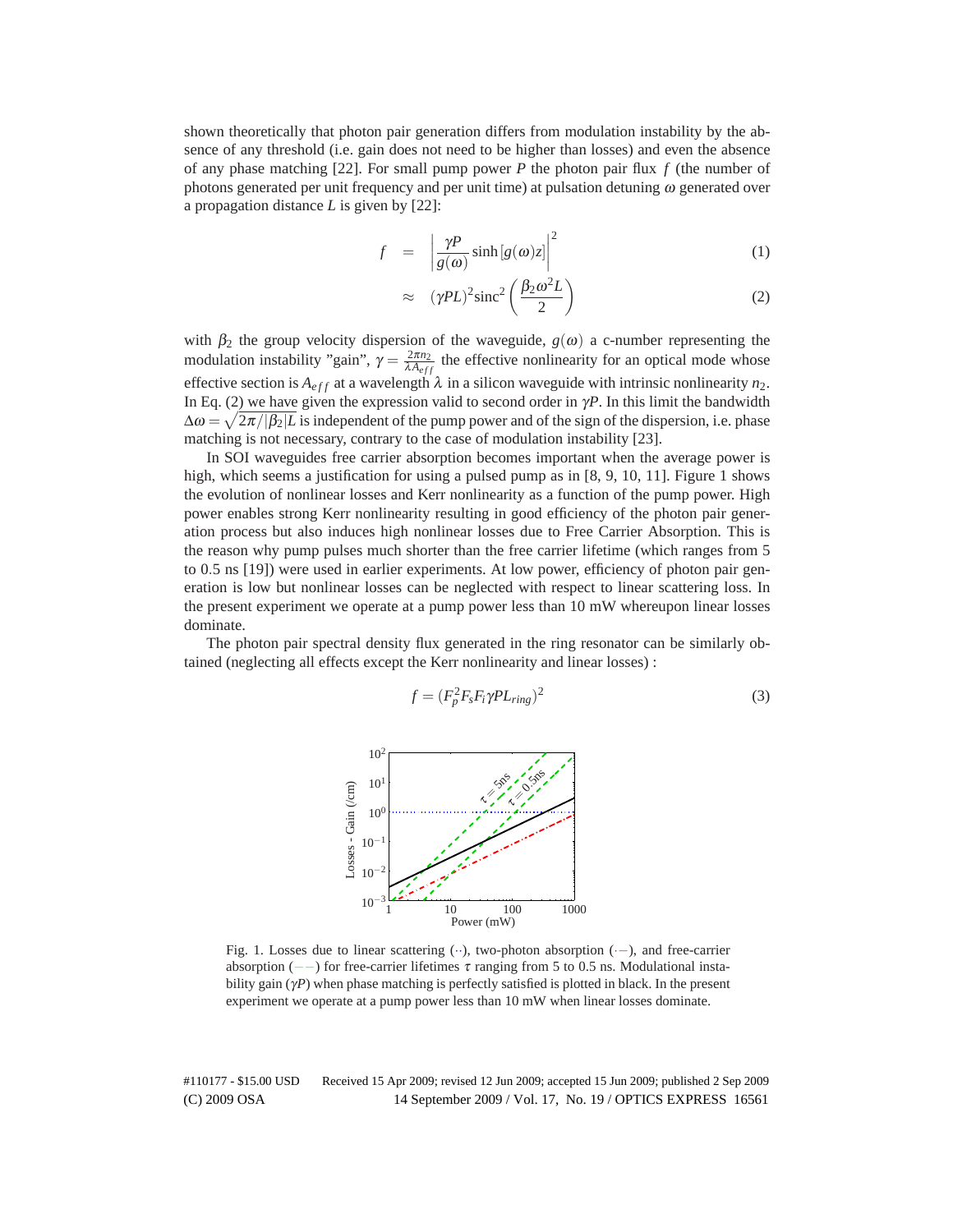In this expression  $F_{p,s,i}$  are the field enhancements at the pump, signal and idler frequencies:  $F \simeq \frac{T}{(T/2+\eta/2)^2+4\sin^2{\Phi/2}}$  with  $T \ll 1$  the intensity transmission coefficient of the coupler,  $\eta \ll 1$ the linear intensity losses within the ring, and Φ the phase accumulated by the field during one round trip. To derive Eq. (3) we refer to [24] where 4-wave mixing in resonant  $\chi^{(3)}$  structures is studied. From the classical result one can deduce in a standard way the spontaneous effect Eq. (3).

# **3. Nanostructures : design and properties**

A rough description of the geometry of our 3 structures is presented as an inset in Fig. 2. Our structures were fabricated by the ePIXfab at IMEC with 193 nm deep UV lithography, so we refer to [1, 25] and references therein for a more detailed presentation of similar structures.

Waveguides have been designed to maximize photon pair generation. The design is a trade off between strong nonlinearity i.e. long propagation distance and small cross section, and low scattering loss, i.e. small propagation distance and large cross section.

# *3.1. Straight waveguide*

Our first structure is a 11.3 mm long straight waveguide and it has a section of  $500 \times 220 \text{ nm}^2$ . This narrow cross section will be used everywhere we want to generate photon pairs. Light in/output coupling with the straight waveguide is ensured by tapered sections and grating couplers. In this narrow waveguide propagation loss is 4±1dB*/*cm; computed (commercial software FIMMWave simulation) dispersion parameter is  $\beta_2 = -0.7 \text{ ps}^2/\text{m}$ ; computed effective area is  $A_{eff} = 0.064 \,\mu \text{m}^2$ , resulting in  $\gamma = 280 \,\text{W}^{-1}\text{m}^{-1}$ .

# *3.2. Sagnac Loop interferometer*

The second structure we investigated is a Sagnac Loop Interferometer. It is made of a straight waveguide (10 mm long and section of  $500 \times 220 \text{ nm}^2$ ) linked on both end to a 3-dB beam splitter (directional coupler). This Sagnac Loop Interferometer is linked to the in/output grating couplers by 2 broad (800 nm) 2.4 mm long waveguides. Broad waveguides are chosen to decrease both nonlinearity and loss in those arms. The directional coupler used in the Sagnac loop interferometer has been characterized thanks to transmission measurements on an isolated sample on the same silicon chip. It shows a coupling ratio estimated to be 62*/*38 (rather than 50*/*50) at the pump wavelength (1540 nm). Note that the coupling factor changes with wavelength to reach 52% at 1520 nm and 72% at 1560 nm. Such a coupler should induce an extinction ratio of 12 dB after the Sagnac interferometer at pump wavelength. This value is close to the measured value of  $12.5 \pm 2.5$  dB.

# *3.3. Ring resonator*

The last structure is a micro-ring resonator. It is a racetrack shaped cavity whose length is  $43 \mu$ m and which is coupled to a narrow waveguide through evanescent wave coupling (section of both the ring and the waveguide are  $500 \times 220 \text{ nm}^2$ ). This narrow waveguide is linked to the input grating coupler by a 4.2 mm long broad  $(3 \mu m)$  waveguide. The cavity has been designed to obtain a free spectral range around 12 nm. After fabrication of our chips with different UV exposure doses, a specific ring has been selected to get an agreement between the pump wavelength resonance and the bandwidth of our filtration lines (see next section). Linear properties of the cavity are presented in Fig. 5. There is a single resonance at  $\lambda_{-1} = 1528.0$ nm, a split resonance at  $\lambda_0 = 1540.0$  and  $\lambda'_0 = 1540.1$  nm, and a split resonance at  $\lambda_1 = 1552.1$ and  $\lambda'_1 = 1552.2$  nm. The FWHM of the resonances (not taking into account the splitting) is 35 pm. Double resonances are a common property of microring resonator when they are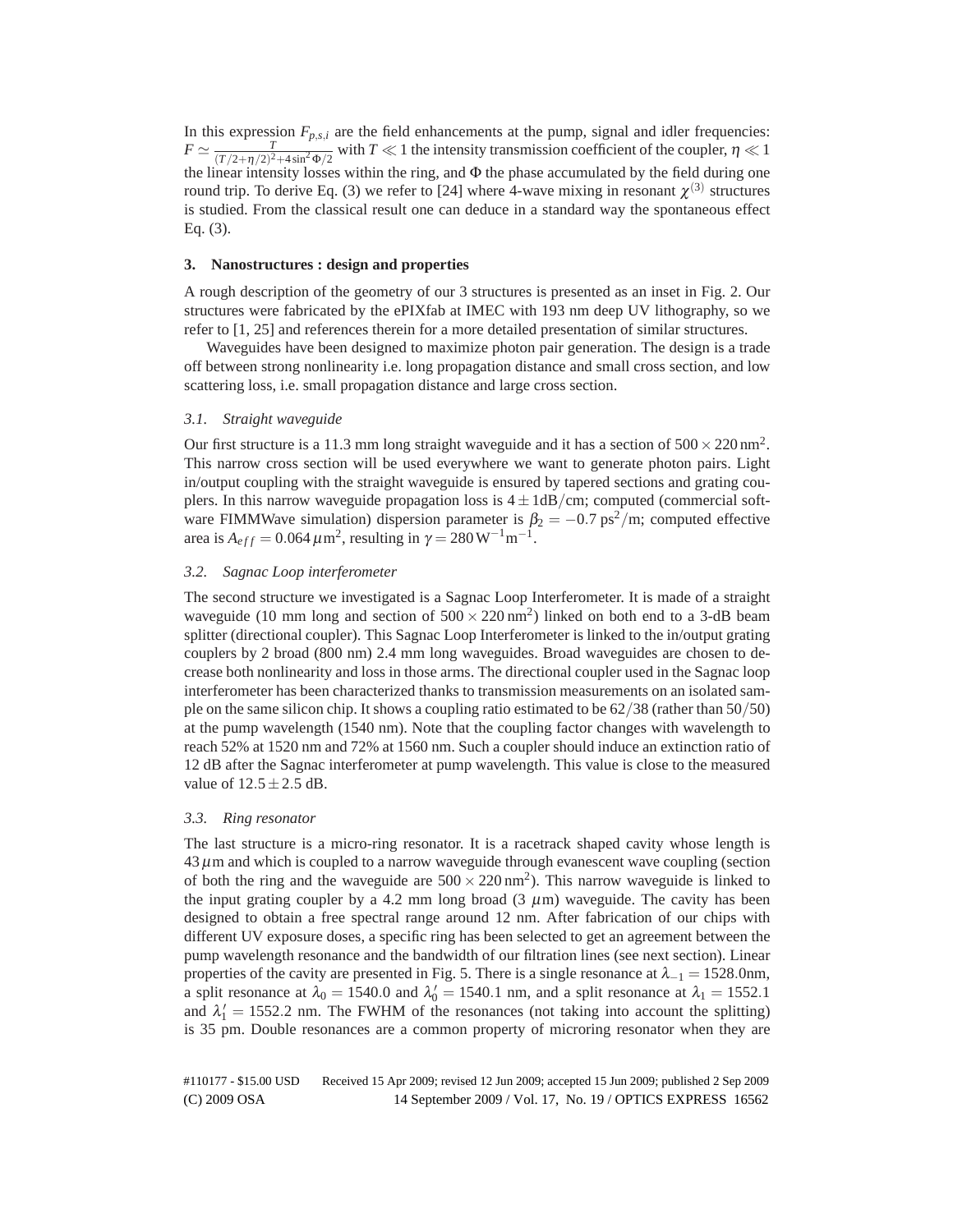

Fig. 2. Experimental Setup: Tunable laser is made of an Agilent 81600B laser with picometer resolution followed by a homemade Erbium-Doped Fiber Amplifier. Input Filtration is made of fiber bragg gratings (FBG), circulators, and 100GHz DWDM commercial filters. It suppresses 150 dB outside of the pump band [1538.9-1540.6] nm. HWP is an Half-Wave Plate. Loss due to in and out coupling were  $8 \pm 1$  (7.5  $\pm$  1) dB for straight waveguide and Sagnac Interferometer (ring). Output Filtration is made of 2 FBGs and two 200GHz DWDM commercial filters. It suppresses 150 dB on the pump band; it induces 2*.*2 dB of loss (to which one should add a 1 dB excess loss in a restricted band [1537-1534] nm of the filtration line). A first version of the setup uses a demultiplexer to separates Stokes band [1542-1558] nm from anti-Stokes band [1523-1538] nm. It is made of commercial CWDM filters and it induces 1 dB (2 dB) loss on Stokes (anti-Stokes) band. For the second version of the setup, the demultiplexer is made of DWDM commercial components and separates narrower Stokes band [1551.5-1552.1] from anti-Stokes band [1528.8-1528.35] with less than 1 dB of loss. d1 and d2 are commercial ID-quantique Avalanche Photodiodes (APD) with gate duration of 50 ns and operationg at 100 kHz (d2 is trigged with a delay with respect to d1, this delay corresponds to the optical delay). For the first setup, detectors are ID-200 model with dark count rate of 5*.*6 10−<sup>5</sup> and 4*.*4 10−<sup>5</sup> per ns, and detection efficiency of 10%. For the second setup, detectors are ID-201 model with detection efficiency set to 10% and 15% while dark counts are  $1.4 \times 10^{-5}$  and 3  $10^{-5}$  per ns. TAC : time to amplitude converter. Time resolution of the coincidence detection system is 1*.*5 ns. Tunable filter has 6*.*5 dB loss.

coupled to a unique waveguide, it is a consequence of the symmetry breaking induced by the waveguide [26]. As the free spectral range is 12 nm, this give a finesse around 350. We also estimate that on resonance the field enhancement factor described in the previous section  $F_{p,s,i}$ is  $F = 110 \pm 20$ , where the uncertainty comes from the finite depth of the absorption peak in the transmission spectrum. With the pump at  $\lambda_0$ , photon pairs can be generated on the resonances at  $\lambda_{-1}$  and  $\lambda_1$  while ensuring energy conservation.

## **4. Experiment**

Our experiment is based on a time coincidence measurement realized for various pump powers and for 3 different silicon nanostructures. The setup of our experiment is depicted in Fig. 2.

In the setup, the pump beam comes from an intense CW-laser. For the straight waveguide and SLI experiments, the laser wavelength was taken to be 1539.6 nm, while for the ring resonator experiments, the pump wavelength was on the ring resonance at  $1540 \pm 0.2$  nm (variation comes from resonnance shift due to pump power or external temperature change). The pump laser has to be filtered to suppress noise at Stokes and anti-Stokes frequencies. The pump beam is then coupled out of the all-fiber filtration line to minimize Raman scattering; pump beam's polarization is aligned on the TE-like mode of the silicon waveguide; and in/out coupling with the waveguide is ensured by grating couplers etched on both end of the nanostructure. Fiber-to-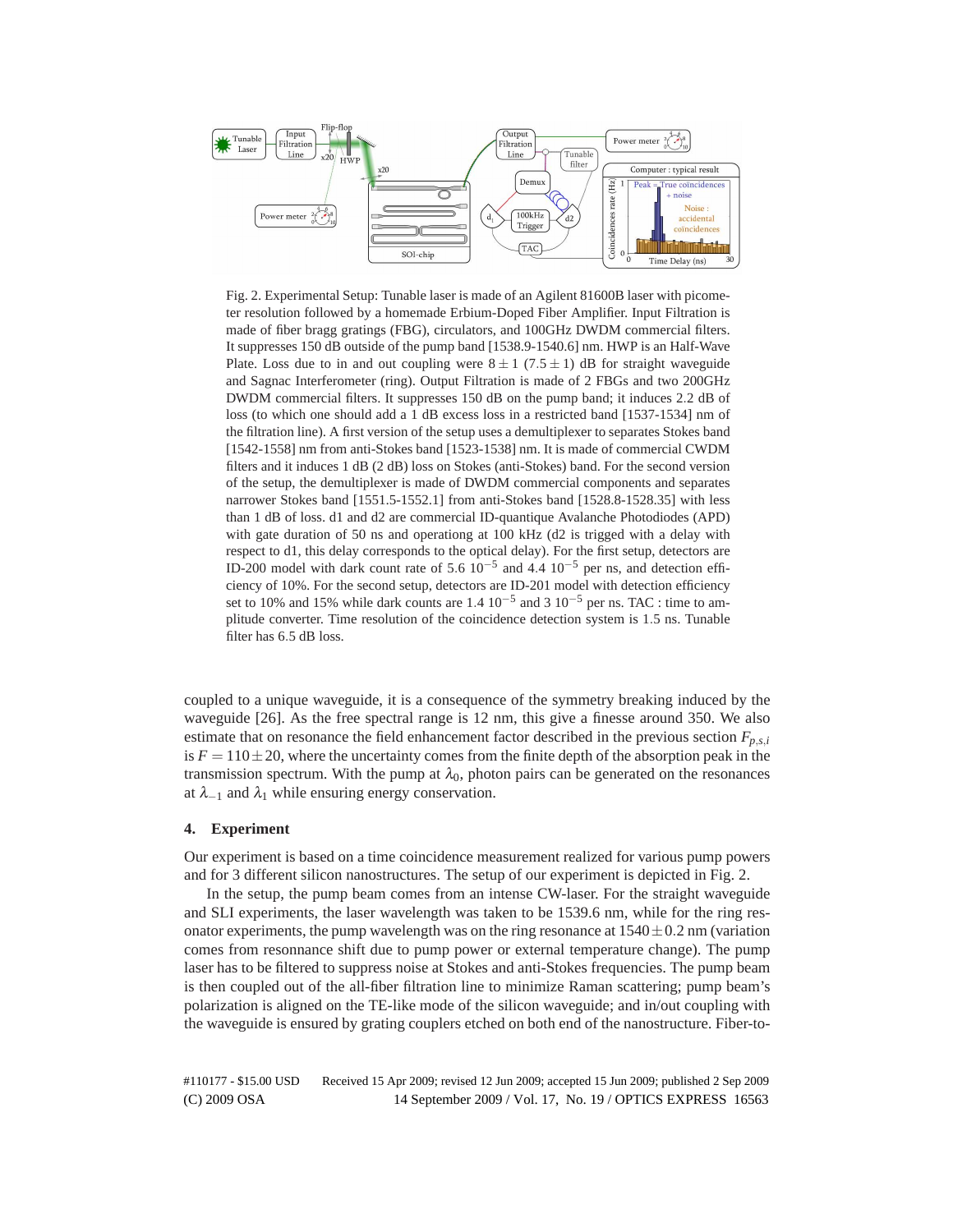fiber transmission of the pump beam through the Si-waveguide is 20 dB. The output filtration line suppresses 150 dB of the the pump beam. Afterward Stokes and anti-Stokes photons are spatially separated thanks to a demultiplexer, and sent into single photon detectors leading to detection coincidences. Two different setups have been used which differ only by the detectors and the demultiplexer; first one has been used for straight waveguide and SLI characterization while the second has been used for ring characterisation and comparison with the straight waveguide.

Coincidences between Stokes and anti-Stokes detection are collected for hundreds of events, and the delay between the detections is recorded. Distinction between accidental coincidences and coincidences due to correlated photons is obtained by adding a systematic delay on the Stokes photon. The characteristic result of the experiment is a figure of coincidences versus delay between Stokes and anti-Stokes detection, see inset in Fig. 2. The peak corresponds to coincidences due to pairs (purple), while the background in other time-bins (brown) is the noise coming from destroyed photon pairs and dark counts of avalanche photodiodes. Furthermore, both input and output pump power are registered for each measurement to make sure the Fiberto-Fiber loss does not change during the experiment. Stokes and anti-Stokes flux have also been measured for each experimental points. This give the flux of photons which may differ from the flux of photon pairs if there is another source of photons in the system. For the first setup, detection efficiency taking into account detector quantum efficiency, out coupling loss and filtration loss is −21*.*2±1 dB and −22*.*2±1dB for anti-Stokes and Stokes photons respectively. As the gate duration is 50 ns and the trigger rate 100 kHz, the detected coincidences are smaller than the generated pair flux by a factor of 2*.*5 10−7. For second setup, detection efficiency reachs −20*.*7 dB and −19 dB for respectively Stokes and anti-Stokes photons, which results in a factor of 5*.*4 10−<sup>7</sup> relating genereted pairs flux to detected coincidences rate.

The main features with which we characterize the photon pair sources are the photon pair flux and the Signal-to-Noise (SNR) ratio. The *detected* photon pair flux is strongly dependent on efficiency and noise of detectors and also on losses. We therefore focussed on reconstructed *generated* photon pair flux in the Si-structure as this is a more intrinsic characterization of the source than the *detected* photon pair flux. Despite the Signal-to-Noise ratio not characterizing the source in itself, it can be compared to predicted values that takes into account losses and dark counts. Discrepancy with the predicted value will therefore be attributed to noise affecting the pair generation. To make this comparison easier (see appendix) we have defined the SNR as the number of events in the coincidence peak (all events combined in a single time bin of 0*.*5 ns) divided by the number of events in this time-bin if the peak is erased, i.e.

$$
SNR = \frac{c_a + c_p}{c_a} \tag{4}
$$

where  $c_a$  is the number of accidental coincidences in a noisy time-bin and  $c_p$  the number of coincidences due to correlated photons in the corresponding time-bin.

Finally, spectral properties of photon emission has also been investigated. We have observed the photon flux just after the output filtration line with an Optical Spectrum Analyzer or thanks to a unique APD and tunable filters with FWHW of 1.2 nm and 20 pm.

#### **5. Results**

#### *5.1. Straight waveguide*

For our 11.3 mm straight waveguide the effective length is  $L_{eff} \equiv L \exp(-\alpha L) = 4 \text{ mm}$ . In such a waveguide, we estimated the flux from Eq. (2) to be  $f = 3.10^{-5}$  photon/(Hz.s) over a bandwidth wider than 40 nm for a 5 mw pump power, corresponding to a total photon pair production rate of 78 MHz. The results are reported in Fig. 3 (for an early version of these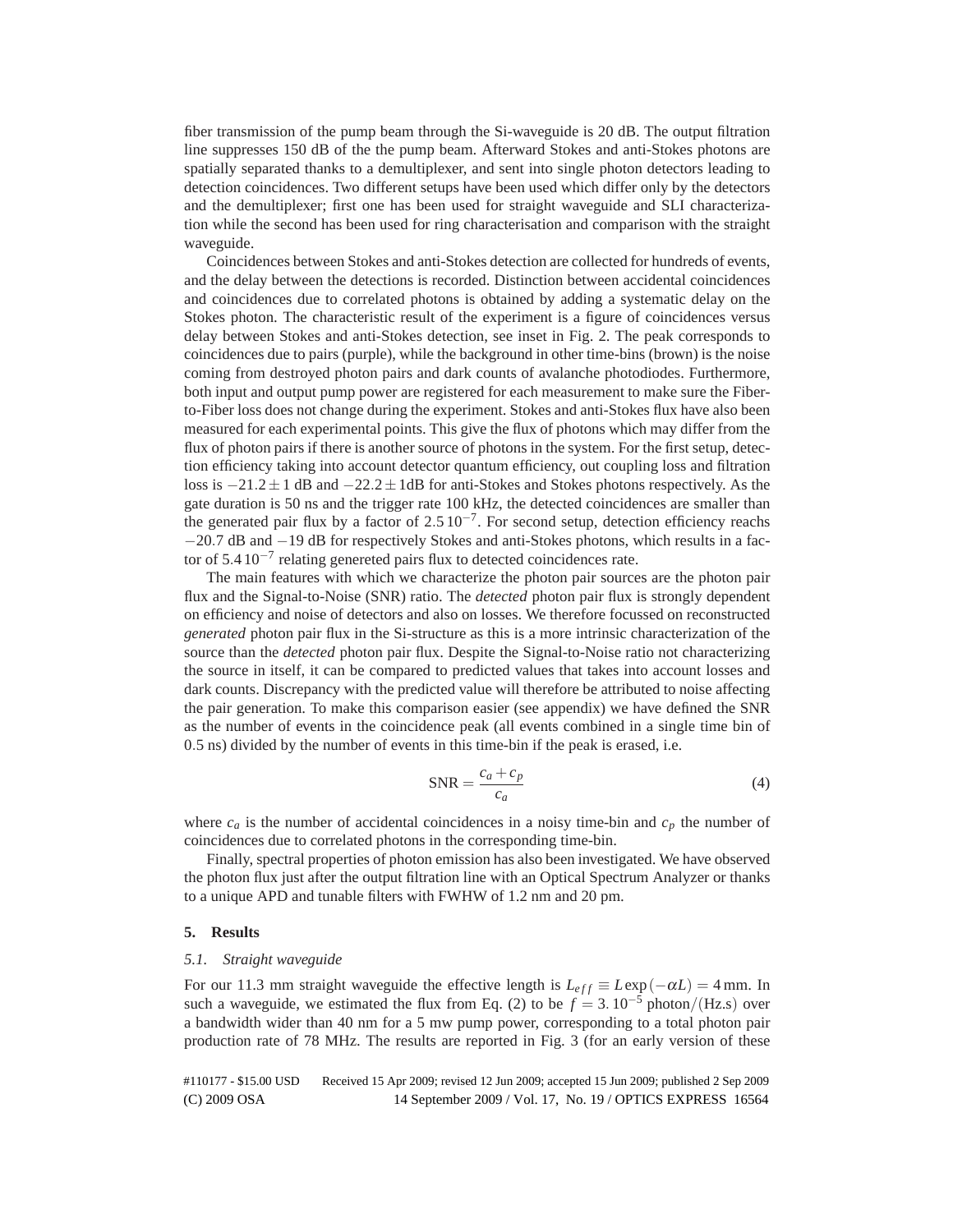

Fig. 3. Photon pair generation in straight waveguide. (a) : Collected photon flux (dark counts are subtracted) in the Stokes band versus the input pump power (o). Second order polynomial fit (-) and corresponding quadratic (··) and linear (−−) contribution. The behavior is similar in the anti-Stokes band (figure not shown). (b) : Generated Photon pair flux (i.e. true coincidences rate corrected for loss, detection inefficiency, and time detection rate) versus pump power in the waveguide. Experimental points (o) are fitted (-) by the flux given by Eq. (2) with a bandwidth of 18 nm, an effective propagation distance of 4 mm and a correction factor of 1.4. The factor relating generated pair flux and detected coincidence rate is  $410^6$ . (c) : Evolution of the SNR with respect to the generated pairs flux. (d) : Emission spectra measured with a conventional Optical Spectrum Analyzer (OSA) for a 10 mW pump power inside the waveguide. Noise from the OSA is subtracted and data are average over 10 scans. filtration line. The asymmetry between Stokes and anti-Stokes frequencies is due to asymmetric losses in the output filtration line. Note that panels (a), (b), (c) are taken with the first setup described in Fig. 2.

results see [27]). First the flux of photons is plotted as a function of pump power in Fig. 3(a). Experimental points are fitted by a second order polynomial curve which shows an unexpected significant linear contribution. Figure 3(b) shows the evolution of the generated pair flux versus the pump power in the waveguide. The curve shows clearly a saturation at high pump power that correspond to detection flux close to 1 photon per detection gate. Experimental points are fitted by theoretical prediction Eq. (2) that gives reasonable agreement. The observed Signalto-Noise Ratio (SNR) is plotted in Fig. 3(c) as a function of the pump power. The maximum value obtained is SNR= 11*.*3 at 9 MHz emission rate which is significantly less than the value of 69 expected for a 7 MHz as predicted by Eq. (5) (see appendix). This is partly due to linear scattering inside the waveguide (we estimate this around 2 or 3 dB). Nevertheless, the main factor that reduces the SNR is certainly related to uncorrelated photons emitted by the process responsible for the linear contribution to the photon flux. The SNR is higher in previously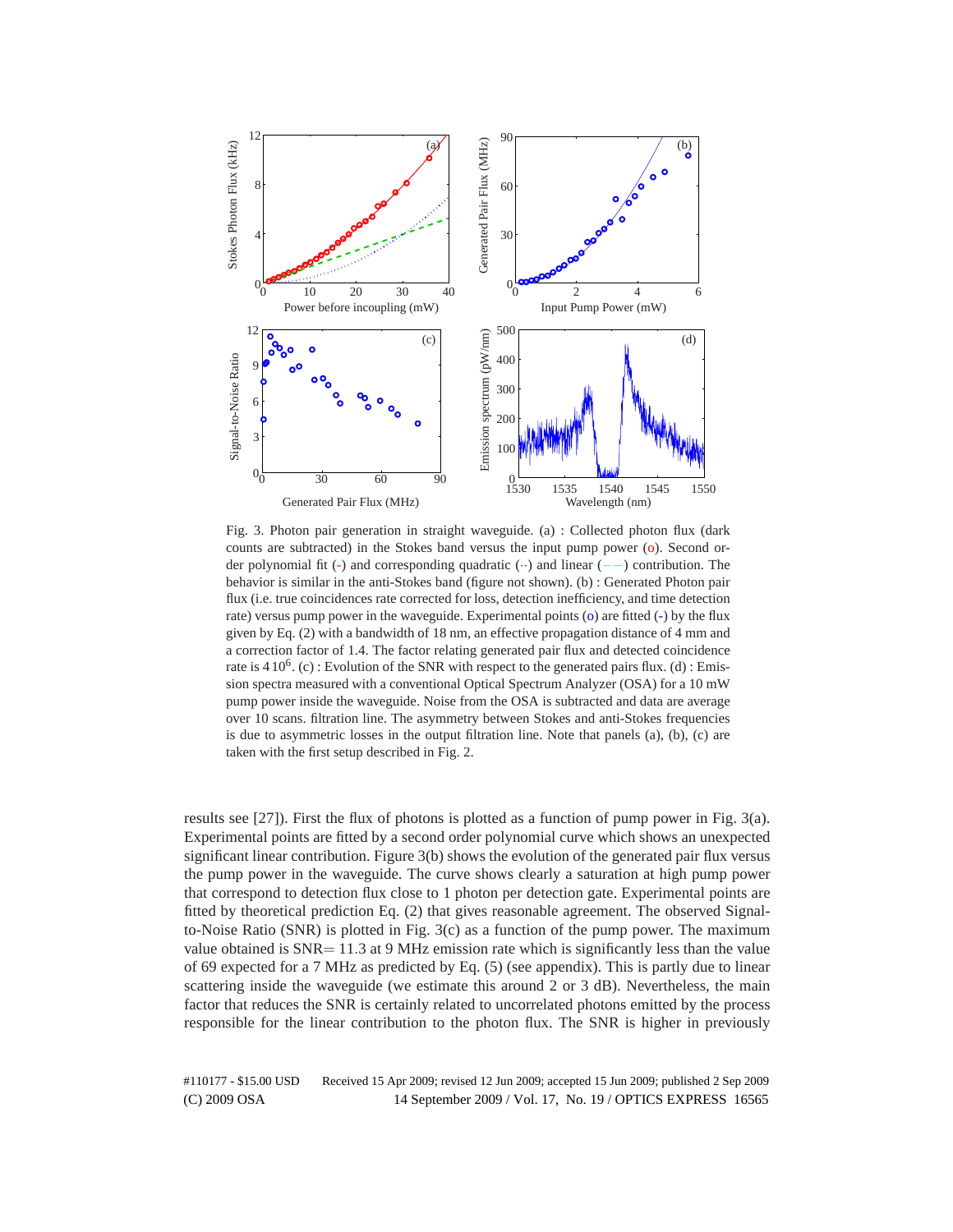reported experiments mainly because of the higher collection and detection efficiency. In [8] and [9], the discrepancy with theory has not been presented but seems to be in the same range (maybe for a different reason) as in our experiment.

The spectrum of emitted photons is plotted in Fig. 3(d). It shows an asymmetric peak with a dip that correspond to the block band response of the output filtration line. Asymmetry is due to asymmetric loss in the output filtration line. The non constant behavior of the emission (i.e. the peak) versus wavelength is unexpected and disagrees with theory Eq. (2).

# 5.1.1. **Discrepancy with theoretical predictions**

Our experimental results differ from our theoretical expectations in several respects.

First of all in the spectrum of Fig. 3(d) there is an unexpected peak near the pump wavelength, whereas theory Eq. (2) predicts a flat spectrum over the investigated spectral range. We believe the photon emission spectrum is the sum of a broadband flat spectrum due to photon pairs generation and a narrow band spectrum of unknown origin.

Second the flux of photons as reported in Fig. 3(a) shows a clear linear component. Additional measurements indicate that 10 percents of this linear contribution is due to Raman scattering in both input and output filtration line made of fiber components. The remaining 90% are unexplained.

These two unexpected features are probably related, and might be due to a spontaneous emission similar to Raman scattering. For instance Raman scattering might be generated in the silica layer underneath the silicon ribbon. Others explanations could be spontaneous process involving carriers such as Free-Carrier-induced dispersion or forward Brillouin spontaneous scattering. Further investigation in a nanosecond pulsed regime could invalidate or confirm the possible role of carriers. Note that neither the linear contribution to the emitted flux nor the photon emission spectrum has been exhibited in previously reported experiments.

*5.2. Sagnac Loop Interferometer*



Fig. 4. Photon pair generation in a Sagnac loop interferometer. (a) : Signal-to-Noise Ratio versus the generated pair flux inside the Sagnac loop. SNR is lower than in the straight waveguide. This is mainly due to the lower efficiency of the photon pair generation. (b) : Output pump power (measured after the first filter of the output filtration line) versus generated photon pair flux from the 11.3 mm long straight waveguide  $(\triangle)$  and from the Sagnac loop interferometer  $(o)$ . The output pump power for a given pair flux is 6 to 16 dB lower for the Sagnac loop than for the straight waveguide despite the lower efficiency of photon pair generation in the Sagnac loop.

Results obtained for the Sagnac loop interferometer are presented in Fig. 4. Left panel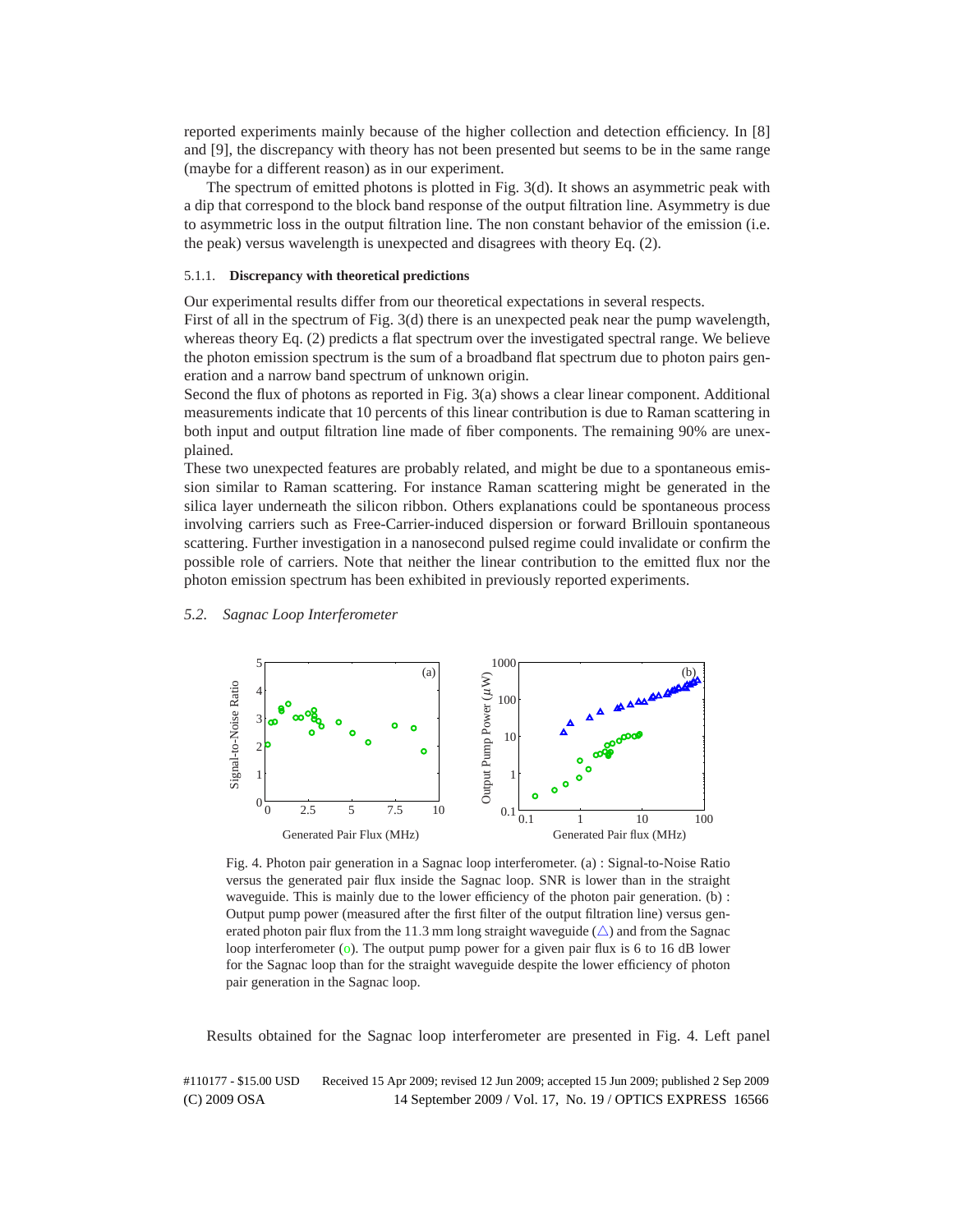(a) shows the SNR versus the generated pair flux : it is 4 times lower than in the straight waveguide. This effect is mainly due to the lower efficiency of the photon pair generation which makes the noise contribution higher. We measured that generation efficiency is 7 times lower for the same pump power (which can be partly explained by the fact that the pump power is split in two at the coupler). Furthermore, some pairs have probably been produced inside the input broad waveguide : those pairs mainly contribute to noise because they experience higher losses. Notwithstanding the above issues, the Sagnac interferometer reduced the pump power by 6 to 16 dB for given photon pair flux, see Fig. 4(b). This last result represents an interesting improvement as it allows in principle to add other components (interferometers for instance) after the pair source while localizing the pair generation. The variation of pump extinction with pair flux is partially due to a slight nonlinear behavior of pump extinction versus input pump power.

# *5.3. Ring Resonator*

When the pump, signal and idler are all on resonance, Eq. 3 predicts that the flux spectral density *f* should be approximately 3700 times larger for the ring than in the straight waveguide of length 11*.*3 mm (for identical pump power). The pair generation rate, when integrated over the width of the resonance of the signal and idler (the pump being on resonance), should be 11 MHz for a pump power of 0*.*4 mW. However for a pump power of 0*.*4 mW, the power inside the ring should be 44 mW, whereupon free carrier absorption becomes important, see Fig. 1, which should temper these conclusions.

The experimental results are plotted in Fig. 5. The emission spectrum in Fig. 5(b) suggests that the pairs are generated over a 150 pm bandwidth, rather than the 35 pm FWHM of the resonances measured in Fig. 5(a). This is probably due to nonlinear absorption (see below).

The evolution of the generated photon pair flux as a function of pump power is compared with the flux generated in the 11.3 mm long waveguide in Fig. 5(c). It shows that the required input pump power for a given flux is reduced by roughtly 10 dB with respect to the straight waveguide, which means a process efficiency 2 orders of magnitude higher. Note that for a pump power  $P = 0.4$  mW the pair generation rate is 0.3 MHz. Below we discuss the discrepancy with the theoretical prediction of 11 MHz.

From Figs. 5 (b) and Fig. 5(c) we deduce that for the ring resonator the photon pair spectral density is 2 MHz/nm for a pump power of  $400 \mu$ W. From Fig. 5(c) we deduce that this value is more than 2 orders of magnitude higher than the expected value for the 11*.*3 mm long straight waveguide at the same pump power.

The SNR is presented in Fig. 5(d) as a function of the generated pair flux. Taking into account collection efficiency and dark counts, the expected peak of the SNR curve should be 250 for the ring (225 for the straight waveguide), compared to the measured value of 30.

# 5.3.1. **Discussion**

The observed photon pair flux in the micro-ring is significantly lower than predicted theoretically. The most natural interpretation is that, due to the large field enhancement, nonlinear losses in the ring are important. This broadens the resonances (as observed) and decreases the field enhancement factors  $F_{p,s,i}$ . As these appear to the 4<sup>th</sup> power in Eq. 3 this can easily explain the discrepancy between the observed pair flux of 0*.*3 MHz and the predicted flux of 11 MHz.

Our experiment is probably also affected by shifts of the resonance due to free-carrier dispersion and thermal effects [21]. Indeed, although for each point in Fig. 5 we adjusted the pump wavelength to maximize the total flux, from one measurement to another we observed the pair flux to change by up to 2 dB. This can explain the scatter of the data in Figs. 5 (c) and 5 (d).

Finally we attribute the lower than expected SNR in Fig. 5 (d) to the same source of noise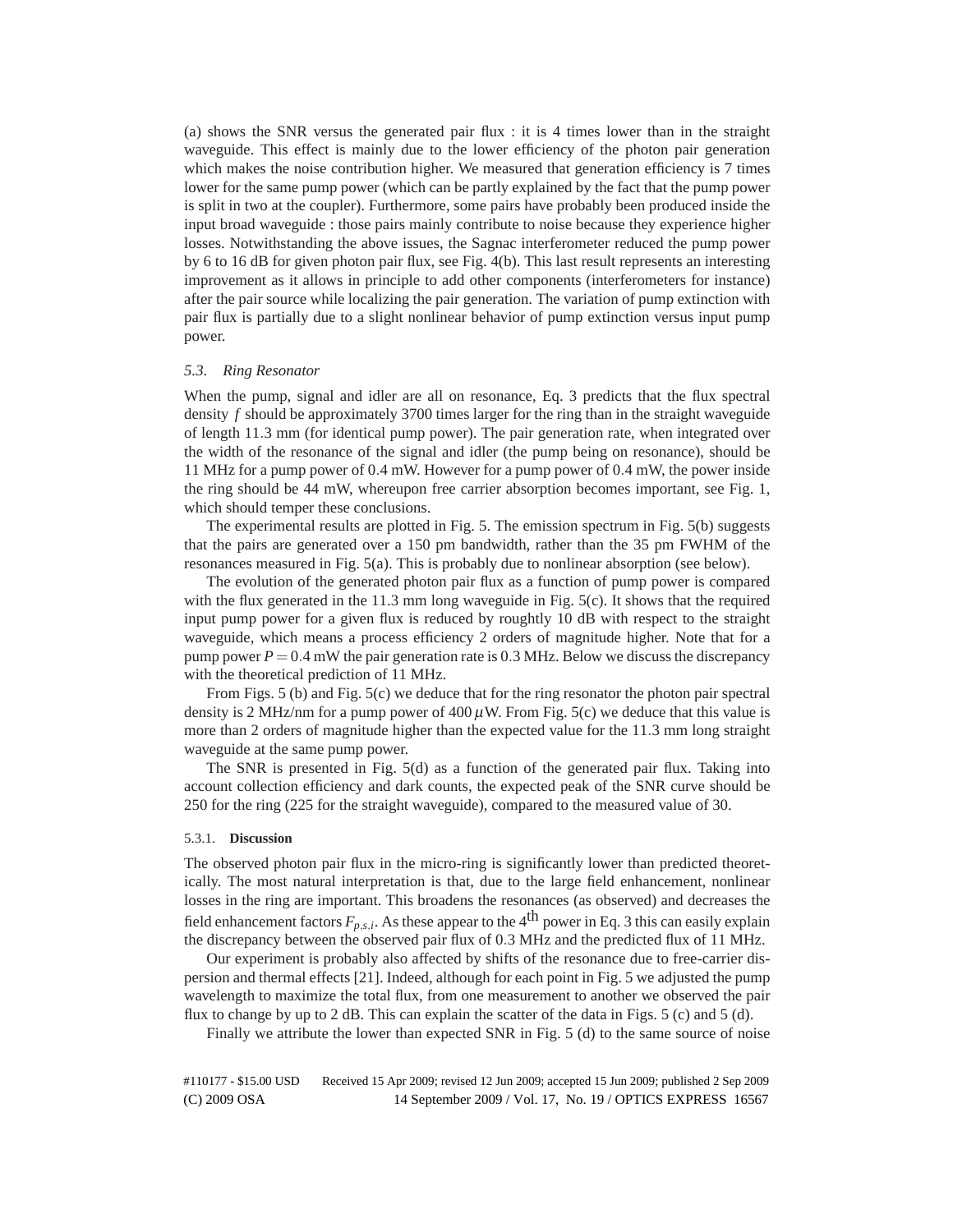

Fig. 5. Photon pair generation in micro-ring resonator. Note that results presented in panels (a) and (b) differs from those in panels (c) and (d) by a temperature change due to external conditions. Note that panels (c) and (d) were taken with the second setup described in Fig. 2. (a) : Transmission spectrum of the ring cavity. Insets: zoom on the resonances. (b) : Emission spectrum from the ring cavity. The measurement is made thanks to a tunable filter and a single photon detector for an estimated pump power at the input of the cavity of 0*.*4 mW. The width of the peaks are limited by the linewidth of the tunable filter (continuous curves - FWHM  $= 1.3$  nm). The linewidth of the Stokes resonance has been investigated (inset) thanks to a very narrow tunable filter (FWHM =  $20 \text{ pm}$ ) which shows the emission linewidth to be approximately 150 pm. (c) : Generated Photon Pair flux (i.e. coincidences only as in Fig. 3(b)) versus pump power for pumping on resonance (o,  $\lambda_{Pump} \approx 1539.9 \pm 10^{11}$ 0*.*05 nm). Quadratic curve (−−) show that evolution of pair generation inside the ring resonator does not follow any clear law, see discussion in the main text. Grey diamonds  $(\diamond)$ show the pair flux generated in the 11.3 mm long straight waveguide while filtered by the demultiplexer used for the ring. The corresponding quadratic fit is plotted in grey (-). (d) : SNR versus generated pair flux generated in the ring resonator (*o*) and in the 11.3 mm long straight waveguide  $(\diamond)$ .

that is discussed in the context of the straight waveguide (see Section 5.1 and Fig. 3).

# **6. Conclusion**

The use of a continuous pump could make photon pairs based on SOI straight waveguides or micro-ring resonators an attractive source for long distance quantum communication at telecommunication wavelengths, as this is much simpler and cheaper than a pulsed laser. The resulting source could either be broadband (based on a straight waveguide) or narrow band (based on ring resonators). This application would however require that the noise sources uncovered in the present work be reduced.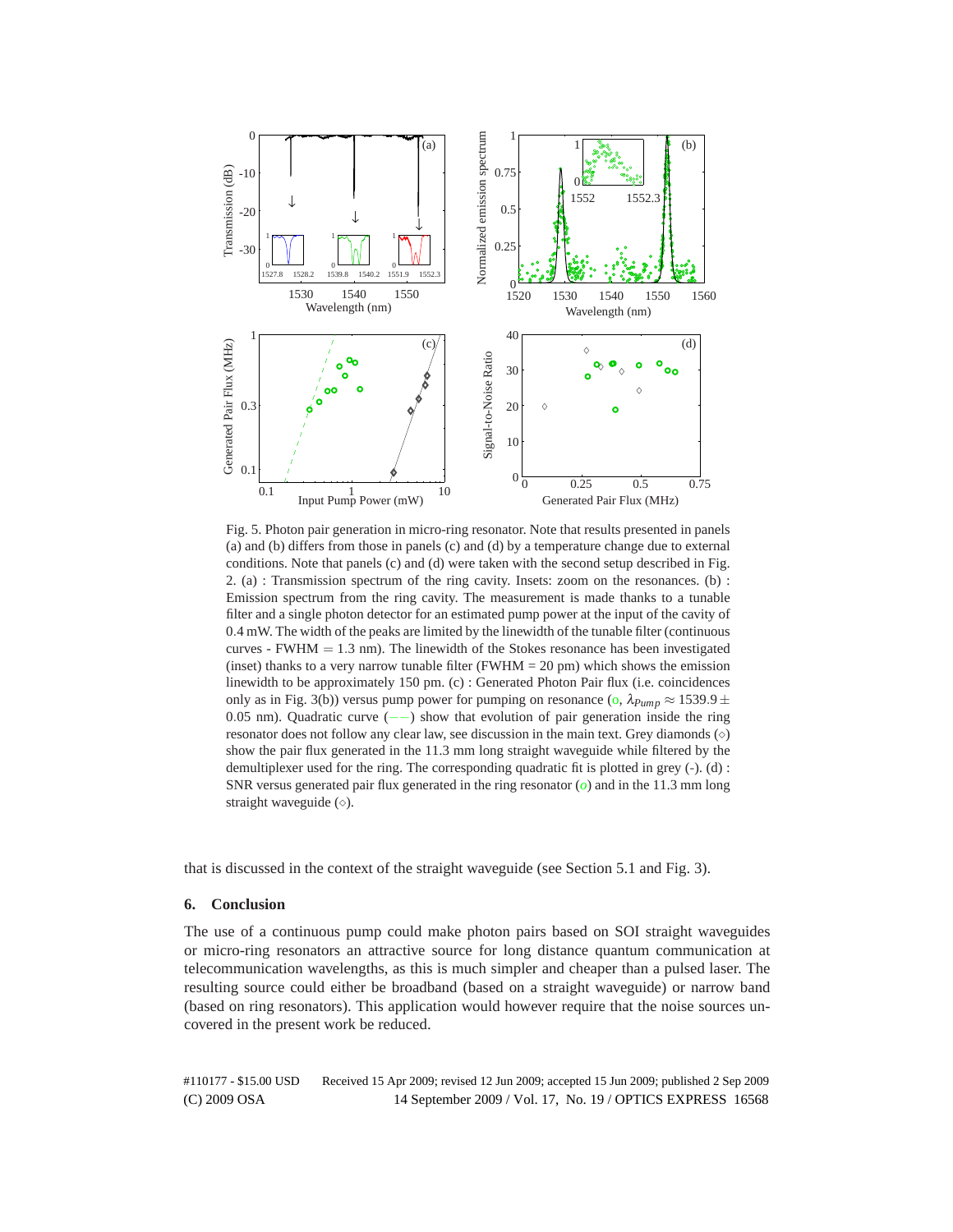Note that in the future the laser could even be integrated on the chip itself, following the recent demonstrations of lasers bonded on Si chips [28]. If necessary the CW beam could also be modulated on chip, as in [29]. Furthermore the nonlinear absorption could be reduced thereby allowing higher pump powers by using a PIN junction as in [4], and the coupling losses to optical fibers could be reduced to  $\simeq$  1dB by using inverted nanotapers.

The present work also suggests that SOI could be a promising platform on which to realize linear optics quantum computing [30]. In the past the main limitation for working at telecommunication wavelengths was the low quality of the single photon detectors, but this has become much less of an issue with recent advances. The use a Sagnac interferometer or a micro-ring resonator ensures that the photon pair generation is localized in a specific part of the chip. The source could then be combined on chip with wavelength demultiplexers, couplers and interferometers to realize the LOQC. In this way one could hope to parallel the recent advances on integrated LOQC realized using silica waveguides [31].

#### **Appendix: Signal-to-Noise Ratio**

We defined the Signal-to-Noise ratio as the number of events in the coincidence peak (all events combined in a single time bin of 0*.*5 ns) divided by the number of events in this time-bin if the peak is erased. This definition allows us a comparison with theory that doesn't need to take into account lack of temporal resolution in our detection system. It is equivalent to :

$$
SNR = \frac{c_a + c_p}{c_a} \tag{5}
$$

with  $c_a$  the number of accidental coincidences and  $c_p$  the number of coincidences due to correlated pairs. If the photon pair flux is low enough (much less than one photon pair for each detection gate), one can easily evaluate  $c_a$  and  $c_p$  depending on dark counts  $dk_{s,a}$  in each detector, total detection efficiency  $\eta_{s,a}$  of Stokes and anti-Stokes photons, time-bin duration  $\tau_b$ , and pair generation rate  $\gamma_e$ . The number of accidental coincidences is given by the temporal integration over one time-bin duration of the product of detection probability (per unit of time) in the Stokes band times the detection probability (per unit of time) in the anti-Stokes band when those probability are uncorrelated. The detection probability per unit of time depends on the dark count per unit of time dk, the flux of emitted photons  $\gamma_e \tau_b$  and the detection efficiency  $\eta$  (including losses). Thus detection probability per unit of time is expressed as :

$$
p_{s,a} = \gamma_e \eta_{s,a} + dk_{s,a} \qquad (s,a \text{ stand for Stokes or anti-Stokes}) \tag{6}
$$

As this probability remains constant over time, we can express the number of accidental coincidences during a time-bin  $\tau_b$  as

$$
c_a = (\gamma_e \eta_s + dk_s)(\gamma_e \eta_a + dk_a) \tau_b^2 \tag{7}
$$

The number of coincidences due to pairs is deduced in the same way, but taking into account that the Stokes and anti-Stokes photons are produced simultaneously, hence the probability of detection of the anti-Stokes photon when the corresponding Stokes has been detected is given by  $\eta_a$ . This yields:

$$
c_p = \gamma_e \eta_s \eta_a \tau_b \tag{8}
$$

#### **Acknowledgments**

We acknowledge the support of the *Fonds pour la formation a la Recherche dans l'Industrie et ` dans l'Agriculture* (FRIA, Belgium), of the *Interuniversity Attraction Poles Photonics@be Programme* (Belgian Science Policy) under grant IAP6-10, of the EU project *QAP* contract 015848,